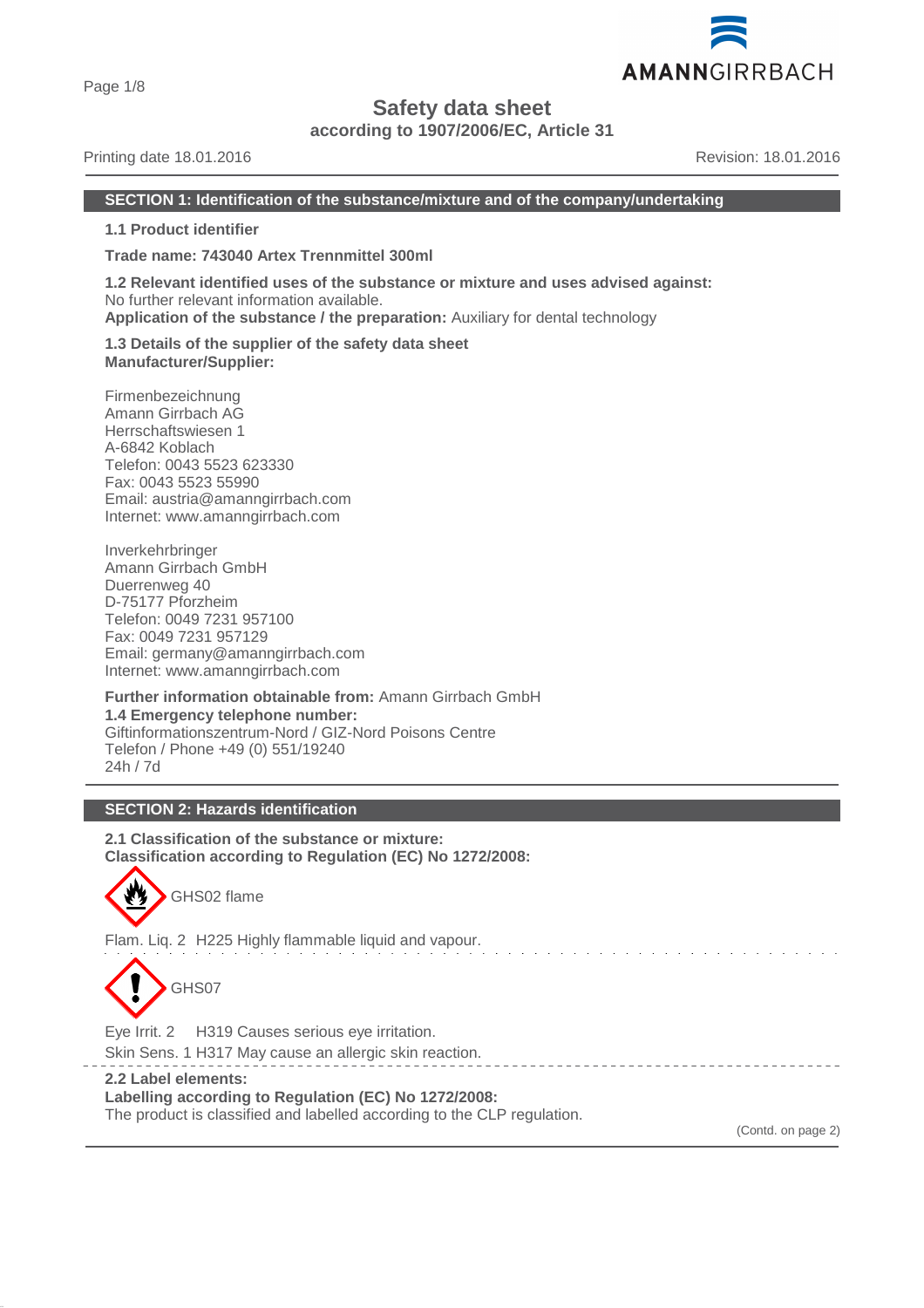# **Safety data sheet**

**according to 1907/2006/EC, Article 31**

Printing date 18.01.2016 **Revision: 18.01.2016** Revision: 18.01.2016

AMANNGIRRBACH

(Contd. of page 1)

# **Trade name: 743040 Artex Trennmittel 300ml**

**Hazard pictograms:**



**Signal word:** Danger

| Hazard-determining components of labelling:                                                           |                                                                                        |  |  |
|-------------------------------------------------------------------------------------------------------|----------------------------------------------------------------------------------------|--|--|
| sodium 2-(2-dodecyloxyethoxy)ethyl sulphate                                                           |                                                                                        |  |  |
| <b>Hazard statements:</b>                                                                             |                                                                                        |  |  |
| H225 Highly flammable liquid and vapour.                                                              |                                                                                        |  |  |
| H319 Causes serious eye irritation.                                                                   |                                                                                        |  |  |
| H317 May cause an allergic skin reaction.                                                             |                                                                                        |  |  |
| <b>Precautionary statements:</b>                                                                      |                                                                                        |  |  |
| P <sub>101</sub>                                                                                      | If medical advice is needed, have product container or label at hand.                  |  |  |
| P <sub>102</sub>                                                                                      | Keep out of reach of children.                                                         |  |  |
| P <sub>103</sub>                                                                                      | Read label before use.                                                                 |  |  |
| P210                                                                                                  | Keep away from heat, hot surfaces, sparks, open flames and other ignition sources. No  |  |  |
|                                                                                                       | smoking.                                                                               |  |  |
| P <sub>241</sub>                                                                                      | Use explosion-proof electrical/ventilating/lighting/equipment.                         |  |  |
| P261                                                                                                  | Avoid breathing dust/fume/gas/mist/vapours/spray.                                      |  |  |
| P303+P361+P353 IF ON SKIN (or hair): Take off immediately all contaminated clothing. Rinse skin with  |                                                                                        |  |  |
|                                                                                                       | water/shower.                                                                          |  |  |
| P305+P351+P338 IF IN EYES: Rinse cautiously with water for several minutes. Remove contact lenses, if |                                                                                        |  |  |
|                                                                                                       | present and easy to do. Continue rinsing.                                              |  |  |
| P <sub>501</sub>                                                                                      | Dispose of contents/container in accordance with local/regional/national/international |  |  |
|                                                                                                       | regulations.                                                                           |  |  |
| 2.3 Other hazards:                                                                                    |                                                                                        |  |  |
| <b>Results of PBT and vPvB assessment:</b>                                                            |                                                                                        |  |  |
| <b>PBT:</b> Not applicable.                                                                           |                                                                                        |  |  |
| vPvB: Not applicable.                                                                                 |                                                                                        |  |  |
|                                                                                                       |                                                                                        |  |  |

# **SECTION 3: Composition/information on ingredients**

#### **3.2 Chemical characterisation: Mixtures**

**Description:** Mixture of substances listed below with nonhazardous additions.

#### **Dangerous components:**

| CAS: 64-17-5                                                                              | ethanol                                                                   | $25 - 50%$   |  |
|-------------------------------------------------------------------------------------------|---------------------------------------------------------------------------|--------------|--|
|                                                                                           | EINECS: 200-578-6 $\circledast$ Flam. Liq. 2, H225                        |              |  |
| CAS: 67-63-0                                                                              | propan-2-ol                                                               | $2.5 - 10\%$ |  |
|                                                                                           | EINECS: 200-661-7 > Flam. Liq. 2, H225; <>> Flam 2, H219; STOT SE 3, H336 |              |  |
| CAS: 3088-31-1                                                                            | sodium 2-(2-dodecyloxyethoxy)ethyl sulphate                               | $2.5 - 10\%$ |  |
|                                                                                           | Skin Irrit. 2, H315; Eye Irrit. 2, H319; Skin Sens. 1, H317               |              |  |
| Additional information: For the wording of the listed hazard phrases refer to section 16. |                                                                           |              |  |

# **SECTION 4: First aid measures**

# **4.1 Description of first aid measures:**

# **General information:**

Take affected persons out into the fresh air.

Do not leave affected persons unattended.

**After inhalation:** Supply fresh air; consult doctor in case of complaints.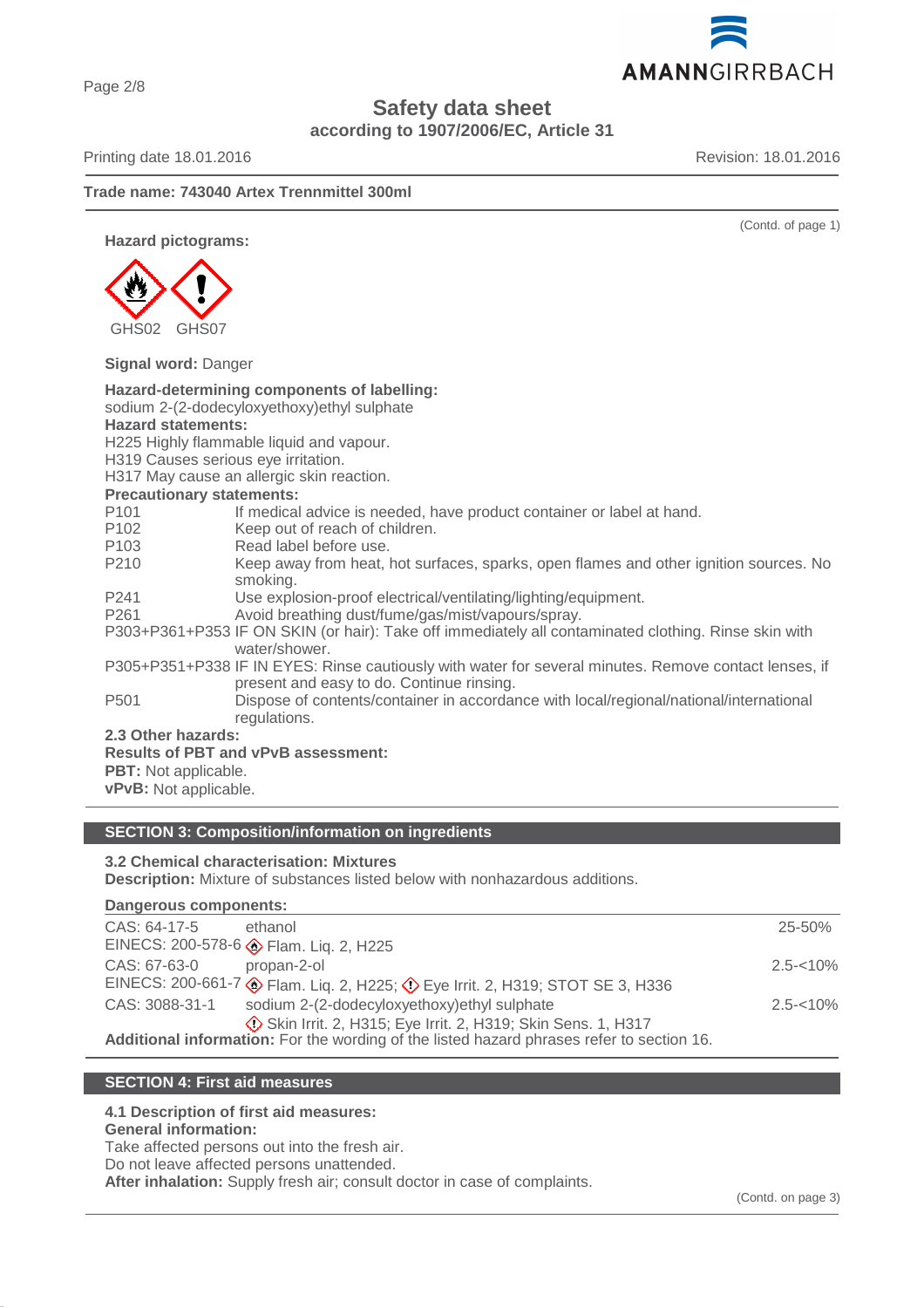AMANNGIRRBACH

**Safety data sheet**

**according to 1907/2006/EC, Article 31**

Printing date 18.01.2016 **Revision: 18.01.2016** Revision: 18.01.2016

# **Trade name: 743040 Artex Trennmittel 300ml**

(Contd. of page 2)

**After skin contact:** Immediately wash with water and soap and rinse thoroughly. **After eye contact:**

Rinse opened eye for several minutes under running water.

Call a doctor immediately.

**After swallowing:** Call a doctor immediately.

**4.2 Most important symptoms and effects, both acute and delayed:**

No further relevant information available.

**4.3 Indication of any immediate medical attention and special treatment needed:**

No further relevant information available.

# **SECTION 5: Firefighting measures**

**5.1 Extinguishing media:**

**Suitable extinguishing agents:**

CO2, powder or water spray. Fight larger fires with water spray or alcohol resistant foam.

**For safety reasons unsuitable extinguishing agents:** Water with full jet

**5.2 Special hazards arising from the substance or mixture:**

Formation of toxic gases is possible during heating or in case of fire.

**5.3 Advice for firefighters:**

**Protective equipment:** Do not inhale explosion gases or combustion gases.

**Additional information:**

Collect contaminated fire fighting water separately. It must not enter the sewage system.

## **SECTION 6: Accidental release measures**

**6.1 Personal precautions, protective equipment and emergency procedures:**

Wear protective equipment. Keep unprotected persons away.

Ensure adequate ventilation

Keep away from ignition sources.

Use respiratory protective device against the effects of fumes/dust/aerosol.

**6.2 Environmental precautions:** Do not allow product to reach sewage system or any water course.

**6.3 Methods and material for containment and cleaning up:**

Absorb with liquid-binding material (sand, diatomite, acid binders, universal binders, sawdust).

Ensure adequate ventilation.

**6.4 Reference to other sections:**

See Section 7 for information on safe handling.

See Section 8 for information on personal protection equipment.

See Section 13 for disposal information.

### **SECTION 7: Handling and storage**

## **7.1 Precautions for safe handling:**

Open and handle receptacle with care.

Ensure good ventilation/exhaustion at the workplace.

Prevent formation of aerosols.

Ensure good interior ventilation, especially at floor level. (Fumes are heavier than air).

#### **Information about fire - and explosion protection:**

Keep ignition sources away - Do not smoke.

Fumes can combine with air to form an explosive mixture.

Highly volatile, flammable constituents are released during processing.

#### **7.2 Conditions for safe storage, including any incompatibilities: Storage:**

**Requirements to be met by storerooms and receptacles:** Store in a cool location.

Page 3/8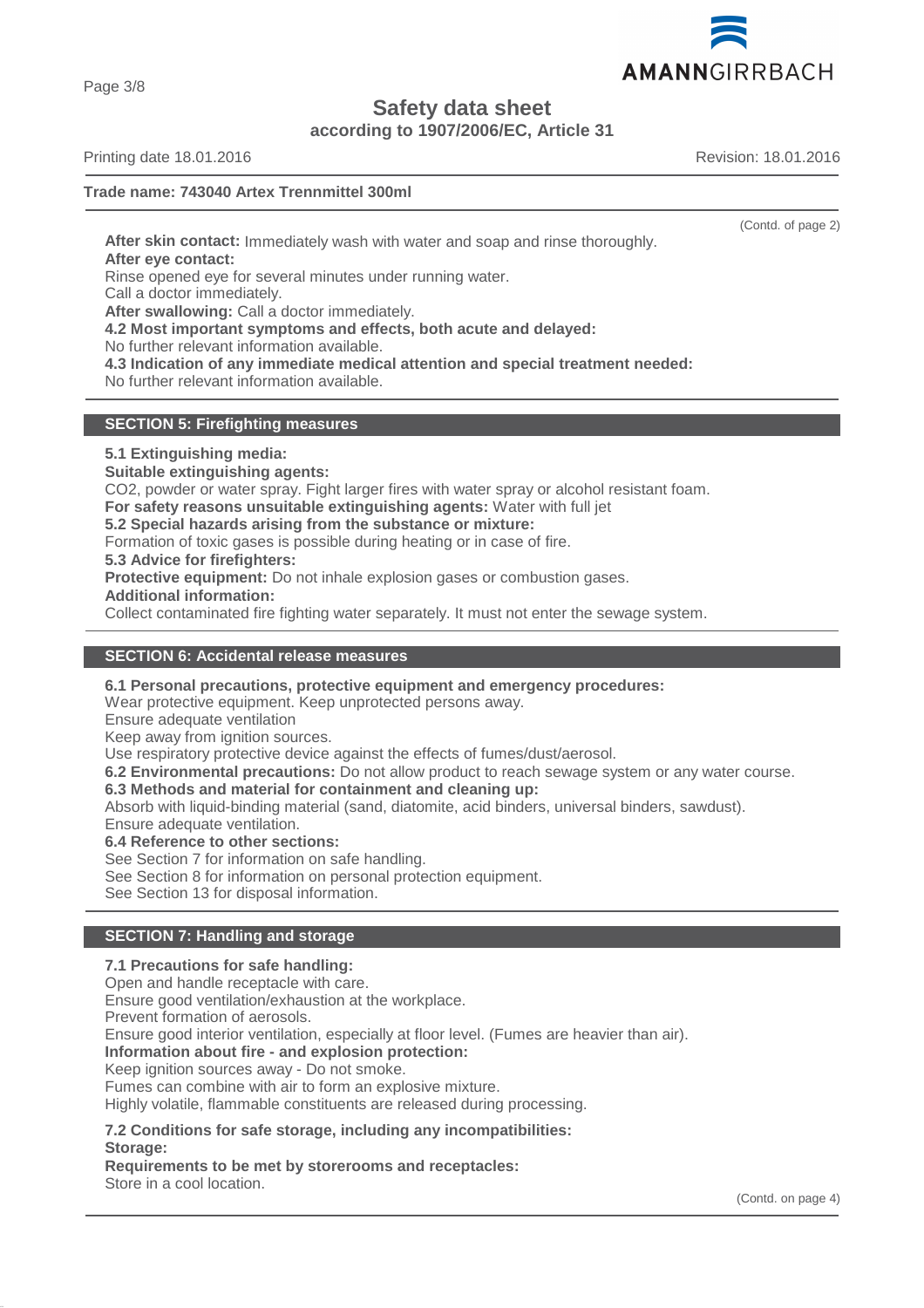AMANNGIRRBACH

**Safety data sheet**

**according to 1907/2006/EC, Article 31**

Printing date 18.01.2016 **Revision: 18.01.2016** Revision: 18.01.2016

## **Trade name: 743040 Artex Trennmittel 300ml**

Store only in the original receptacle. **Information about storage in one common storage facility:** Store away from foodstuffs. Store away from oxidising agents. **Further information about storage conditions:** Keep container tightly sealed. Store in a cool place. **7.3 Specific end use(s):** No further relevant information available.

# **SECTION 8: Exposure controls/personal protection**

**Additional information about design of technical facilities:** No further data; see item 7.

#### **8.1 Control parameters:**

**Ingredients with limit values that require monitoring at the workplace:** 

### **64-17-5 ethanol**

WEL Long-term value: 1920 mg/m<sup>3</sup>, 1000 ppm

#### **67-63-0 propan-2-ol**

WEL Short-term value: 1250 mg/m<sup>3</sup>, 500 ppm Long-term value: 999 mg/m<sup>3</sup>, 400 ppm

#### **8.2 Exposure controls:**

#### **Personal protective equipment:**

#### **General protective and hygienic measures:**

The usual precautionary measures are to be adhered to when handling chemicals.

Wash hands before breaks and at the end of work.

Keep away from foodstuffs, beverages and feed.

Do not inhale gases / fumes / aerosols.

Avoid contact with the eyes and skin.

**Respiratory protection:** Not necessary if room is well-ventilated.

**Protection of hands:** Protective gloves

#### **Material of gloves:**

The selection of the suitable gloves does not only depend on the material, but also on further marks of quality and varies from manufacturer to manufacturer. As the product is a preparation of several substances, the resistance of the glove material can not be calculated in advance and has therefore to be checked prior to the application.

# **Penetration time of glove material:**

The exact break through time has to be found out by the manufacturer of the protective gloves and has to be observed.

**Eye protection:** Tightly sealed goggles

#### **SECTION 9: Physical and chemical properties**

**9.1 Information on basic physical and chemical properties: General Information: Appearance: Form:** Fluid **Colour:** Colourless **Odour:** Characteristic **Odour threshold:** Not determined. **pH-value:** 5.5 **Change in condition: Melting point/Melting range:** Undetermined. (Contd. on page 5)

(Contd. of page 3)

Page 4/8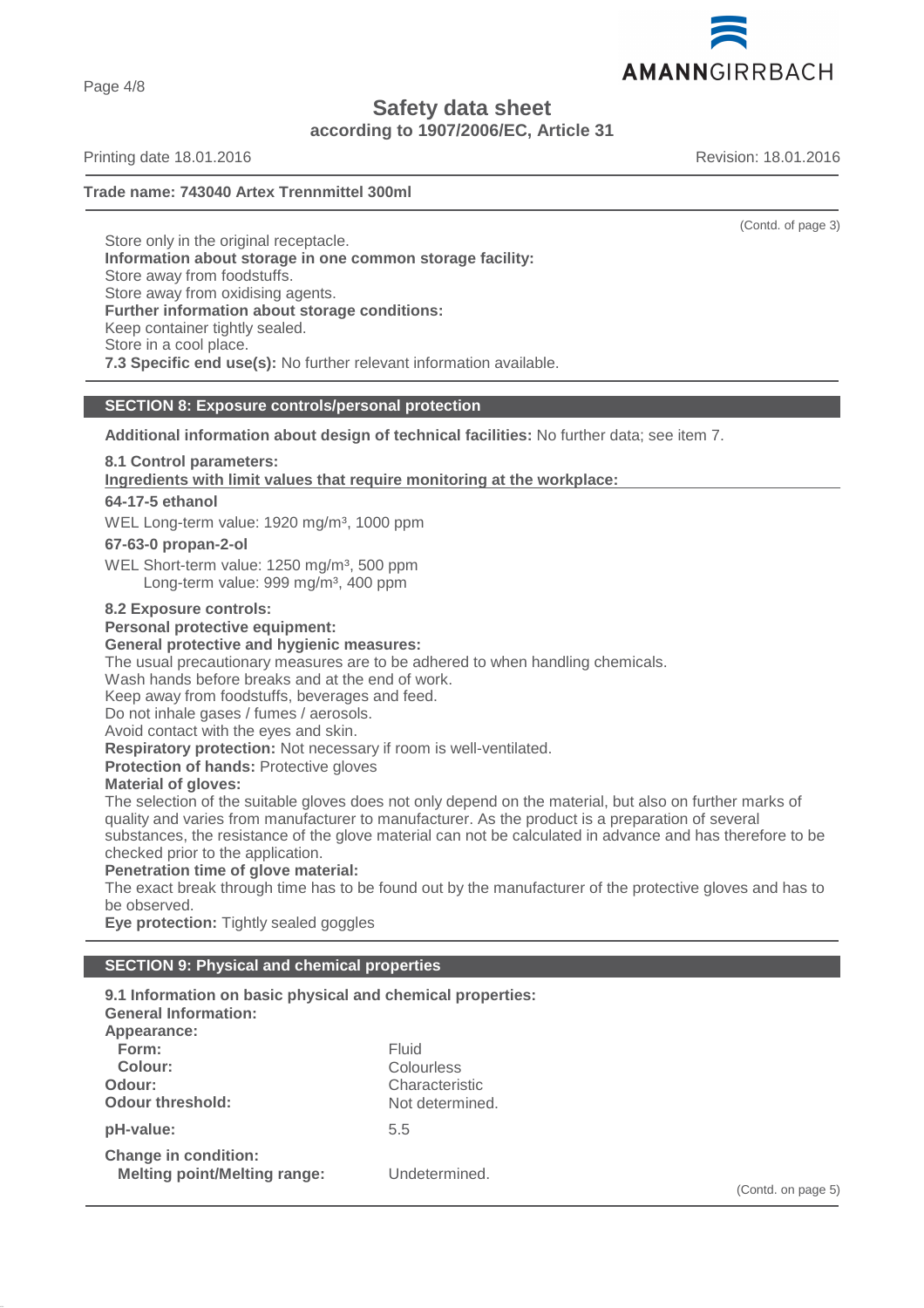

**Safety data sheet according to 1907/2006/EC, Article 31**

Printing date 18.01.2016 **Revision: 18.01.2016** Revision: 18.01.2016

# **Trade name: 743040 Artex Trennmittel 300ml** (Contd. of page 4) **Boiling point/Boiling range:** 78 °C **Flash point:** 22 °C **Flammability (solid, gaseous):** Not applicable. **Ignition temperature:** 425 °C **Decomposition temperature:** Not determined. **Self-igniting:** Product is not selfigniting. **Danger of explosion:** Product is not explosive. However, formation of explosive air/ vapour mixtures are possible. **Explosion limits: Lower:** 3.5 Vol % **Upper:** 15.0 Vol % **Vapour pressure at 20 °C:** 59 hPa **Density at 20 °C:** 0.93 g/cm<sup>3</sup> **Relative density:** Not determined. Vapour density:<br>
Evaporation rate:<br>
Not applicable. **Evaporation rate:**

**Solubility in / Miscibility with** water: We water: Not determined. **Partition coefficient (n-octanol/water):** Not determined. **Viscosity: Dynamic:** Not determined.

# **Kinematic:** Not determined. **9.2 Other information:** No further relevant information available.

# **SECTION 10: Stability and reactivity**

**10.1 Reactivity:** No further relevant information available. **10.2 Chemical stability: Thermal decomposition / conditions to be avoided:** No decomposition if used according to specifications. **10.3 Possibility of hazardous reactions:** Develops readily flammable gases/fumes. Used empty containers may contain product gases which form explosive mixtures with air. Forms explosive gas mixture with air. **10.4 Conditions to avoid:** No further relevant information available. **10.5 Incompatible materials:** No further relevant information available. **10.6 Hazardous decomposition products:** Carbon monoxide and carbon dioxide Danger of forming toxic pyrolysis products.

# **SECTION 11: Toxicological information**

**11.1 Information on toxicological effects: Acute toxicity** Based on available data, the classification criteria are not met. **Primary irritant effect: Skin corrosion/irritation** Based on available data, the classification criteria are not met. **Serious eye damage/irritation** Causes serious eye irritation.

Page 5/8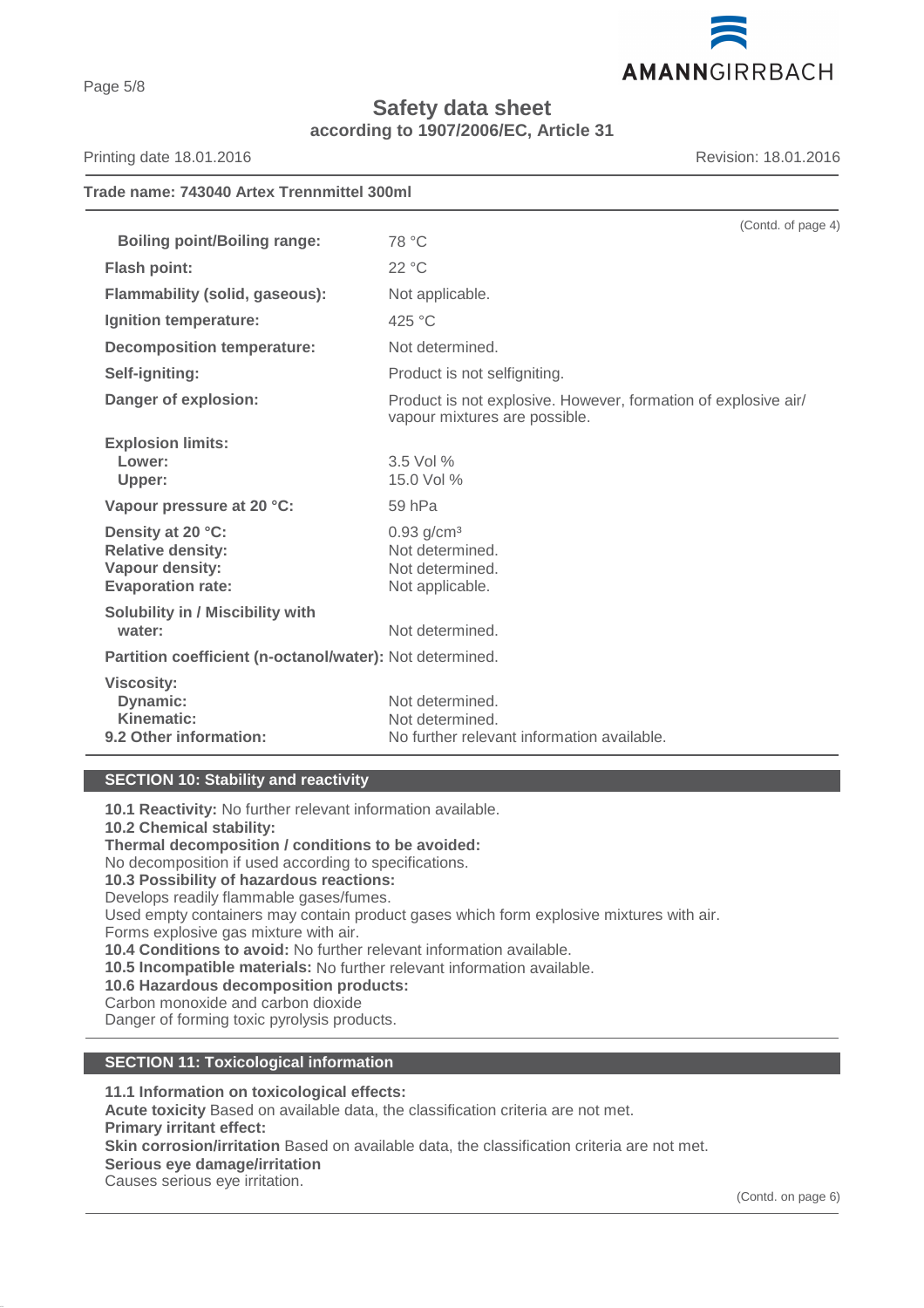

**Safety data sheet**

**according to 1907/2006/EC, Article 31**

Printing date 18.01.2016 **Revision: 18.01.2016** Revision: 18.01.2016

# **Trade name: 743040 Artex Trennmittel 300ml**

(Contd. of page 5)

**Respiratory or skin sensitisation**

May cause an allergic skin reaction.

**CMR effects (carcinogenity, mutagenicity and toxicity for reproduction):**

**Germ cell mutagenicity** Based on available data, the classification criteria are not met.

**Carcinogenicity** Based on available data, the classification criteria are not met.

**Reproductive toxicity** Based on available data, the classification criteria are not met.

**STOT-single exposure** Based on available data, the classification criteria are not met.

**STOT-repeated exposure** Based on available data, the classification criteria are not met.

**Aspiration hazard** Based on available data, the classification criteria are not met.

## **SECTION 12: Ecological information**

**12.1 Toxicity:**

**Aquatic toxicity:** No further relevant information available.

**12.2 Persistence and degradability:** No further relevant information available.

**12.3 Bioaccumulative potential:** No further relevant information available.

**12.4 Mobility in soil:** No further relevant information available.

**Additional ecological information:**

**General notes:**

Water hazard class 1 (German Regulation) (Self-assessment): slightly hazardous for water Do not allow undiluted product or large quantities of it to reach ground water, water course or sewage system.

**12.5 Results of PBT and vPvB assessment:**

**PBT:** Not applicable.

**vPvB:** Not applicable.

**12.6 Other adverse effects:** No further relevant information available.

# **SECTION 13: Disposal considerations**

**13.1 Waste treatment methods:**

**Recommendation:**

**14.1 UN-Number:**

Must not be disposed together with household garbage. Do not allow product to reach sewage system. **European waste catalogue:**

Dispose of contents/container in accordance with local/regional/national/international regulations.

**Uncleaned packaging: Recommendation:** Disposal must be made according to official regulations.

# **SECTION 14: Transport information**

| 14.1 UN-Number:<br><b>ADR, IMDG, IATA</b><br>14.2 UN proper shipping name: | <b>UN1993</b>                                 |
|----------------------------------------------------------------------------|-----------------------------------------------|
| <b>ADR</b>                                                                 | 1993 FLAMMABLE LIQUID, N.O.S. (ETHANOL (ETHYL |
|                                                                            | ALCOHOL), ISOPROPANOL (ISOPROPYL ALCOHOL))    |
| <b>IMDG</b>                                                                | FLAMMABLE LIQUID, N.O.S. (ETHANOL (ETHYL      |
|                                                                            | ALCOHOL), ISOPROPANOL (ISOPROPYL ALCOHOL))    |
| <b>IATA</b>                                                                | FLAMMABLE LIQUID, N.O.S. (ETHANOL,            |
|                                                                            | ISOPROPANOL (ISOPROPYL ALCOHOL))              |
|                                                                            | (Contd. on page 7)                            |

Page 6/8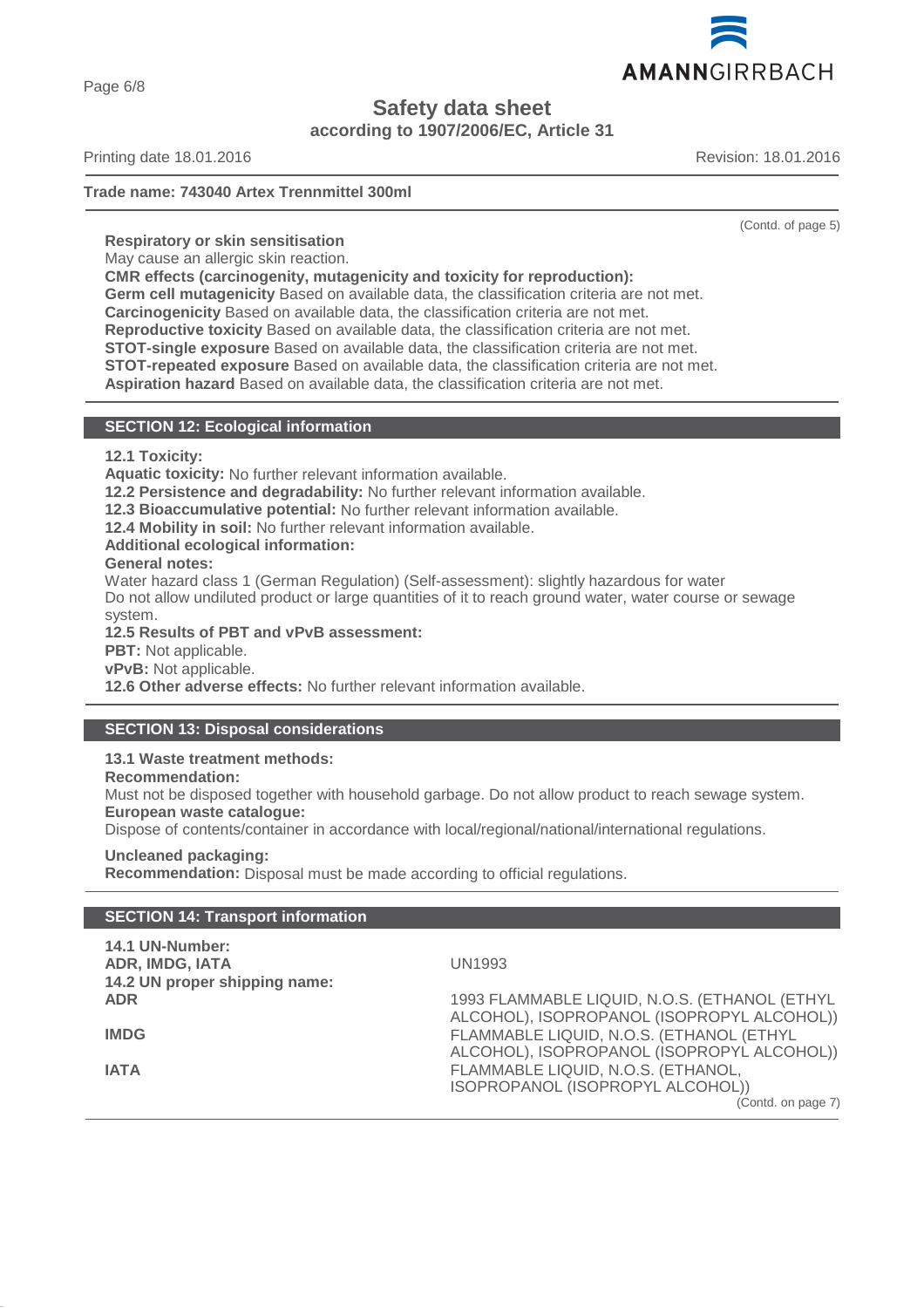AMANNGIRRBACH

**Safety data sheet**

**according to 1907/2006/EC, Article 31**

**Trade name: 743040 Artex Trennmittel 300ml** (Contd. of page 6) **14.3 Transport hazard class(es): ADR, IMDG, IATA** Class: **3 Flammable liquids. Label:** 3 **14.4 Packing group: ADR, IMDG, IATA** II **14.5 Environmental hazards: Marine pollutant:** No **14.6 Special precautions for user:** Warning: Flammable liquids. **Danger code (Kemler):** 33 **EMS Number:** F-E,S-E **14.7 Transport in bulk according to Annex II of Marpol and the IBC Code** Not applicable. **Transport/Additional information:** \_\_\_\_\_\_\_\_\_\_\_\_\_\_\_\_\_\_\_\_\_\_\_\_\_\_\_\_\_\_\_ **ADR Limited quantities (LQ):** 1L **Transport category:** 2 **Tunnel restriction code:** D/E **UN "Model Regulation":** UN 1993 FLAMMABLE LIQUID, N.O.S. (ETHANOL (ETHYL ALCOHOL), ISOPROPANOL (ISOPROPYL ALCOHOL)), 3, II

#### **SECTION 15: Regulatory information**

**15.1 Safety, health and environmental regulations/legislation specific for the substance or mixture:**

**Directive 2012/18/EU**

**Named dangerous substances - ANNEX I** None of the ingredients is listed. **Seveso category** P5c FLAMMABLE LIQUIDS **Qualifying quantity (tonnes) for the application of lower-tier requirements** 5.000 t **Qualifying quantity (tonnes) for the application of upper-tier requirements** 50.000 t **15.2 Chemical safety assessment:** A Chemical Safety Assessment has not been carried out.

#### **SECTION 16: Other information**

This information is based on our present knowledge. However, this shall not constitute a guarantee for any specific product features and shall not establish a legally valid contractual relationship.

# **Relevant phrases:**

H225 Highly flammable liquid and vapour. H315 Causes skin irritation. H317 May cause an allergic skin reaction. H319 Causes serious eye irritation. H336 May cause drowsiness or dizziness.

#### **Department issuing SDS:**

ADEEGO GmbH Wildsteig 4A D-42113 Wuppertal Tel. +49 (0) 202 2575700 Fax. +49 (0) 202 2575701 Email: mail@adeego.de

Printing date 18.01.2016 **Revision: 18.01.2016** Revision: 18.01.2016